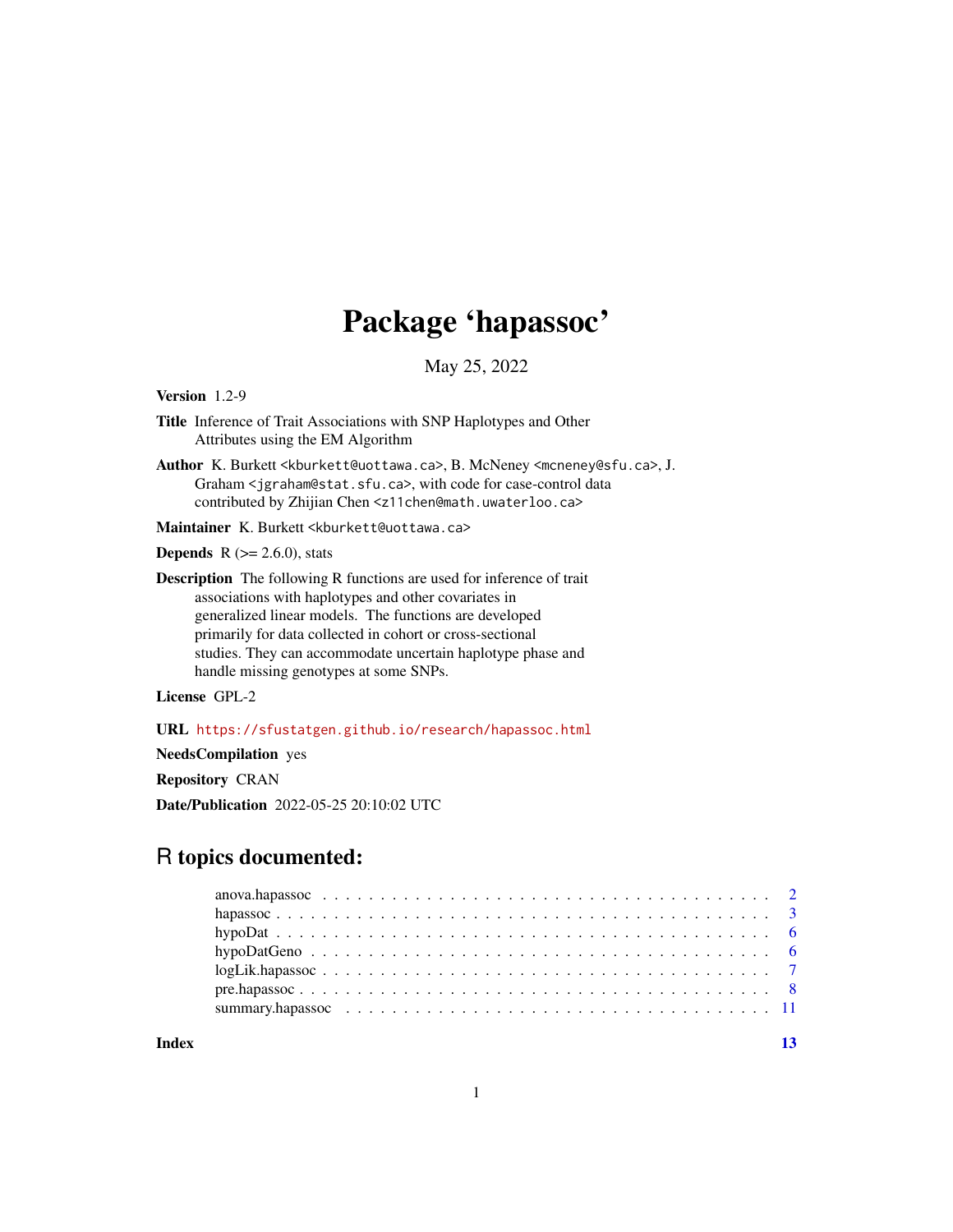## Description

This function returns the likelihood ratio test statistic comparing two nested models fit with hapassoc for cohort or cross-sectional data.

## Usage

```
## S3 method for class 'hapassoc'
anova(object, redfit, display=TRUE, ...)
```
## Arguments

| object    | a list of class hapassoc output by the hapassoc function.     |
|-----------|---------------------------------------------------------------|
| redfit    | A hapassoc object resulting from fitting a reduced model      |
| displav   | An indicator to suppress output displayed on screen           |
| $\ddotsc$ | additional arguments to the summary function currently unused |

## Details

See the hapassoc vignette, of the same name as the package, for details.

## Value

| LRTstat | The likelihood ratio statistic comparing the two models |
|---------|---------------------------------------------------------|
| df      | Degrees of freedom of the likelihood ratio statistic    |
| pvalue  | The p-value of the test                                 |

## References

Burkett K, McNeney B, Graham J (2004). A note on inference of trait associations with SNP haplotypes and other attributes in generalized linear models. Human Heredity, 57:200-206

Burkett K, Graham J and McNeney B (2006). hapassoc: Software for Likelihood Inference of Trait Associations with SNP Haplotypes and Other Attributes. Journal of Statistical Software, 16(2):1-19

## See Also

[pre.hapassoc](#page-7-1),[hapassoc](#page-2-1), [summary.hapassoc](#page-10-1).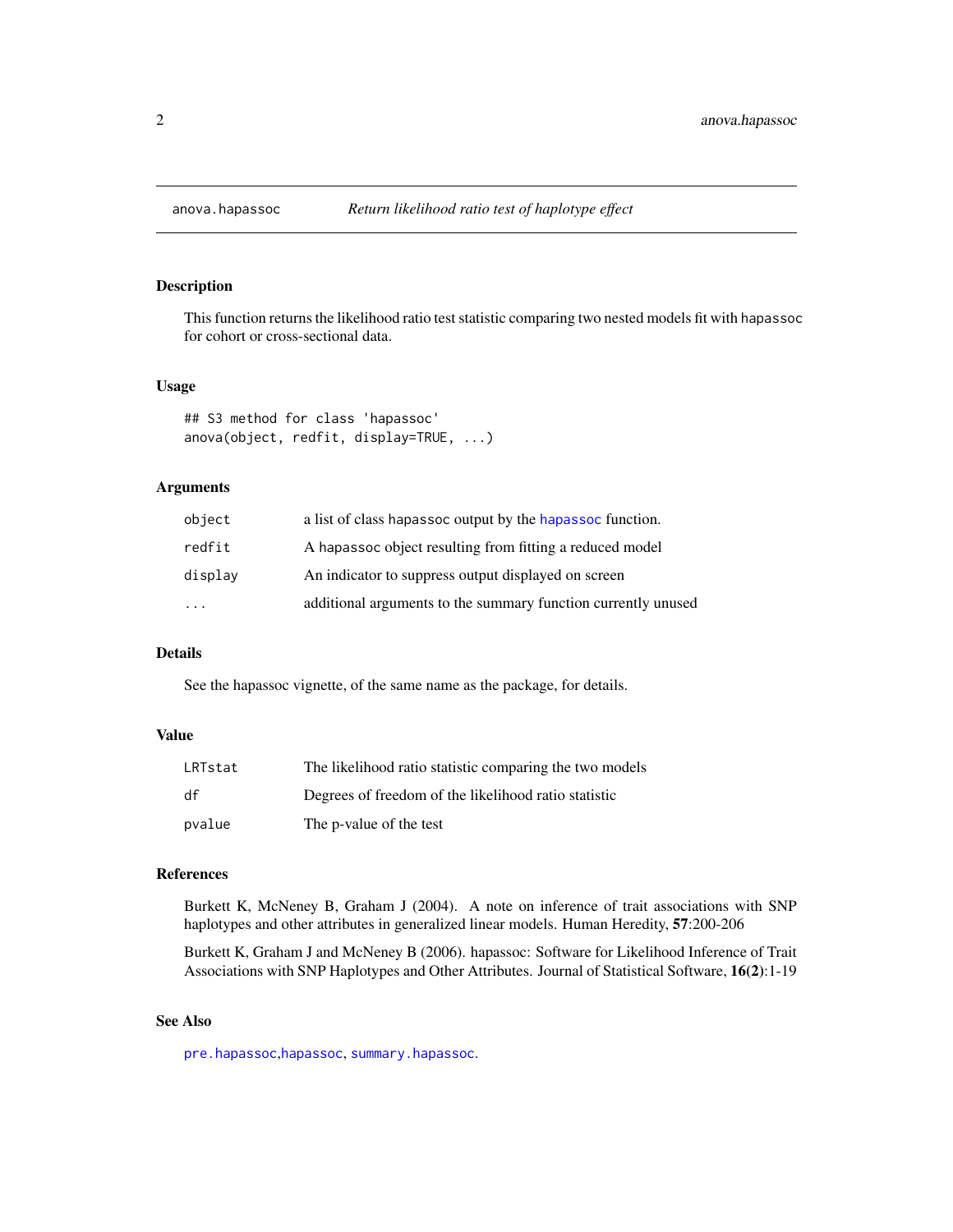## <span id="page-2-0"></span>hapassoc 3

## Examples

```
data(hypoDatGeno)
example2.pre.hapassoc<-pre.hapassoc(hypoDatGeno, numSNPs=3, allelic=FALSE)
example2.regr <- hapassoc(affected ~ attr + hAAA+ hACA + hACC + hCAA +
pooled, example2.pre.hapassoc, family=binomial())
example2.regr2 <- hapassoc(affected ~ attr + hAAA, example2.pre.hapassoc,
family=binomial())
anova(example2.regr,example2.regr2)
# Returns:
# hapassoc: likelihood ratio test
#Full model: affected ~ attr + hAAA + hACA + hACC + hCAA + pooled
#Reduced model: affected ~ attr + hAAA
#LR statistic = 1.5433, df = 4, p-value = 0.8189
```
<span id="page-2-1"></span>

hapassoc *EM algorithm to fit maximum likelihood estimates of trait associations with SNP haplotypes*

## Description

This function takes a dataset of haplotypes in which rows for individuals of uncertain phase have been augmented by "pseudo-individuals" who carry the possible multilocus genotypes consistent with the single-locus phenotypes. For cohort or cross-sectional data, the EM algorithm is used to find MLE's for trait associations with covariates in generalized linear models. For case-control data, the algorithm solves a set of unbiased estimating equations (see Details).

## Usage

```
hapassoc(form,haplos.list,baseline = "missing" ,family = binomial(),
design="cohort",disease.prob=NULL,freq = NULL, maxit = 50, tol = 0.001,
start = NULL, verbose=FALSE)
```
## Arguments

| form        | model equation in usual R format                                                                                                                                                                                                                                                        |
|-------------|-----------------------------------------------------------------------------------------------------------------------------------------------------------------------------------------------------------------------------------------------------------------------------------------|
| haplos.list | list of haplotype data from pre, hapassoc                                                                                                                                                                                                                                               |
| baseline    | optional, haplotype to be used for baseline coding if the model formula either<br>includes all haplotypes or is of the form " $y \sim$ ." for example. Default is the most<br>frequent haplotype according to the initial haplotype frequency estimates re-<br>turned by pre. hapassoc. |
| family      | binomial, poisson, gaussian or gamma are supported, default=binomial                                                                                                                                                                                                                    |
|             |                                                                                                                                                                                                                                                                                         |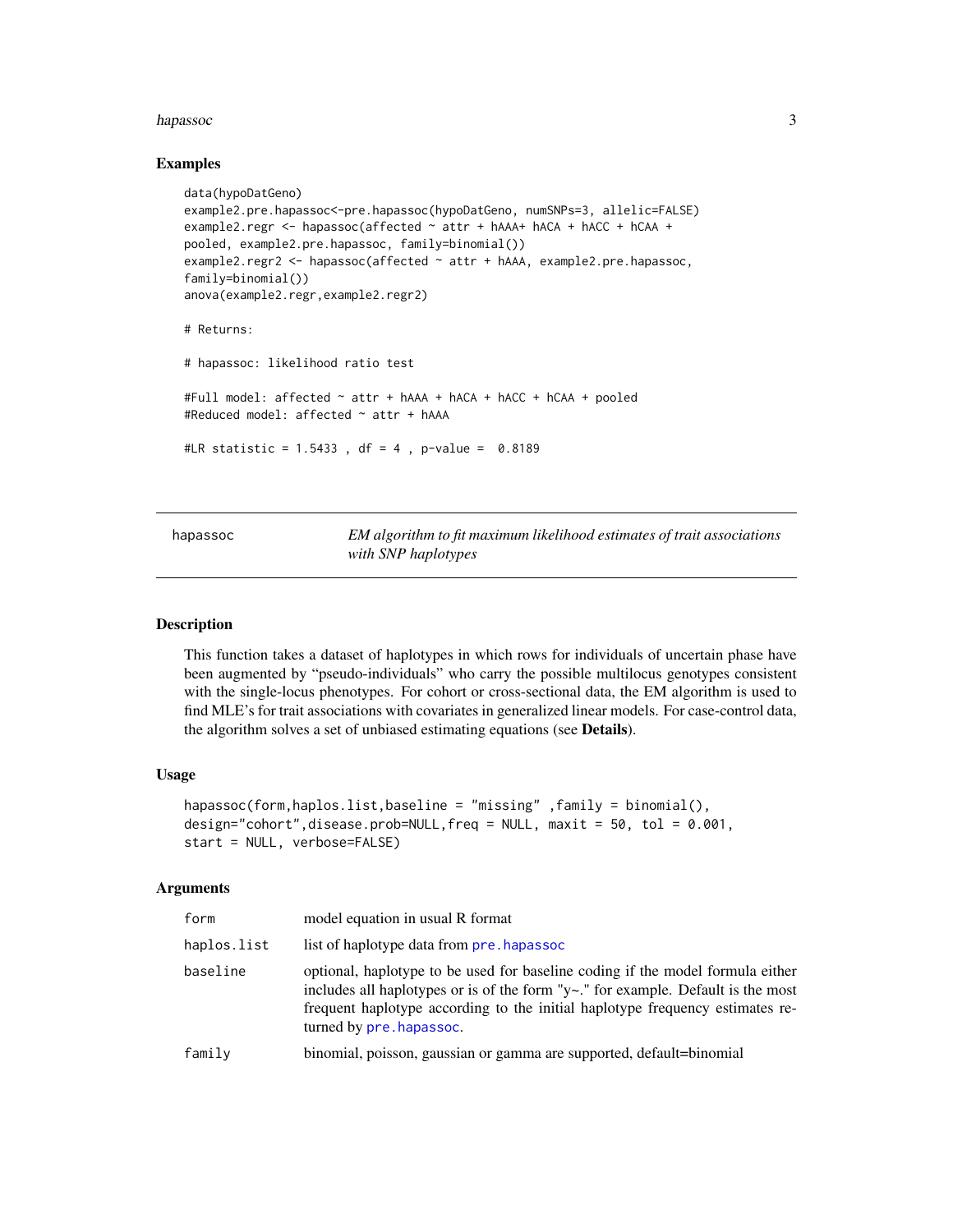| design       | study design. Default is "cohort" for cohort or cross-sectional sampling. Users<br>may optionally specify "cc" for case-control or retrospective sampling of expo-<br>sures (i.e. genotypes and non-genetic attributes) conditional on disease status.<br>When design="cc", family=binomial() is assumed and the robust MPSE es-<br>timator of the regression parameters (Spinka et al., 2005) is returned; see Details<br>for more information. |
|--------------|--------------------------------------------------------------------------------------------------------------------------------------------------------------------------------------------------------------------------------------------------------------------------------------------------------------------------------------------------------------------------------------------------------------------------------------------------|
| disease.prob | marginal disease probability $[P(D=1)]$ to use in the MPSE estimator, if design="cc".<br>If disease.prob=NULL (the default value), a rare disease is assumed. This ar-<br>gument is ignored if design="cohort".                                                                                                                                                                                                                                  |
| freg         | initial estimates of haplotype frequencies, default values are calculated in pre. hapassoc<br>using standard haplotype-counting (i.e. EM algorithm without adjustment for<br>non-haplotype covariates)                                                                                                                                                                                                                                           |
| maxit        | maximum number of iterations of the EM algorithm; default=50                                                                                                                                                                                                                                                                                                                                                                                     |
| tol          | convergence tolerance in terms of either the maximum difference in parameter<br>estimates between interations or the maximum relative difference in parameter<br>estimates between iterations, which ever is larger.                                                                                                                                                                                                                             |
| start        | starting values for parameter estimates in the risk model                                                                                                                                                                                                                                                                                                                                                                                        |
| verbose      | should the iteration number and value of the covergence criterion be printed at<br>each iteration of the EM algorithm? Default=FALSE                                                                                                                                                                                                                                                                                                             |

## Details

See the hapassoc vignette, of the same name as the package, for details.

When the study design is case-control, i.e. genotypes and non-genetic attributes have been sampled retrospectively given disease status, naive application of prospective maximum likelihood methods can yield biased inference (Spinka et al., 2005, Chen, 2006). Therefore, when design="cc", the algorithm solves the modified prospective score equations or MPSE (Spinka et al. 2005) for regression and haplotype frequency parameters. The implementation in hapassoc is due to Chen  $(2006)$ . In general, the MPSE approach requires that the marginal probability of disease,  $P(D=1)$ , be known. An exception is when the disease is rare; hence, when disease.prob=NULL (the default) a rare disease is assumed. The variance-covariance matrix of the regression parameter and haplotype frequency estimators is approximated as described in Chen (2006). Limited simulations indicate that the resulting standard errors for regression parameters perform well, but not the standard errors for haplotype frequencies, which should be ignored. For case-control data, we hope to implement the variance-covariance estimator of Spinka et al. (2005) in a future version of **hapassoc**.

#### Value

| it   | number of iterations of the EM algorithm                                                                                                                                                            |
|------|-----------------------------------------------------------------------------------------------------------------------------------------------------------------------------------------------------|
| beta | estimated regression coefficients                                                                                                                                                                   |
| freg | estimated haplotype frequencies                                                                                                                                                                     |
| fits | fitted values of the trait                                                                                                                                                                          |
| wts  | final weights calculated in last iteration of the EM algorithm. These are es-<br>timates of the conditional probabilities of each multilocus genotype given the<br>observed single-locus genotypes. |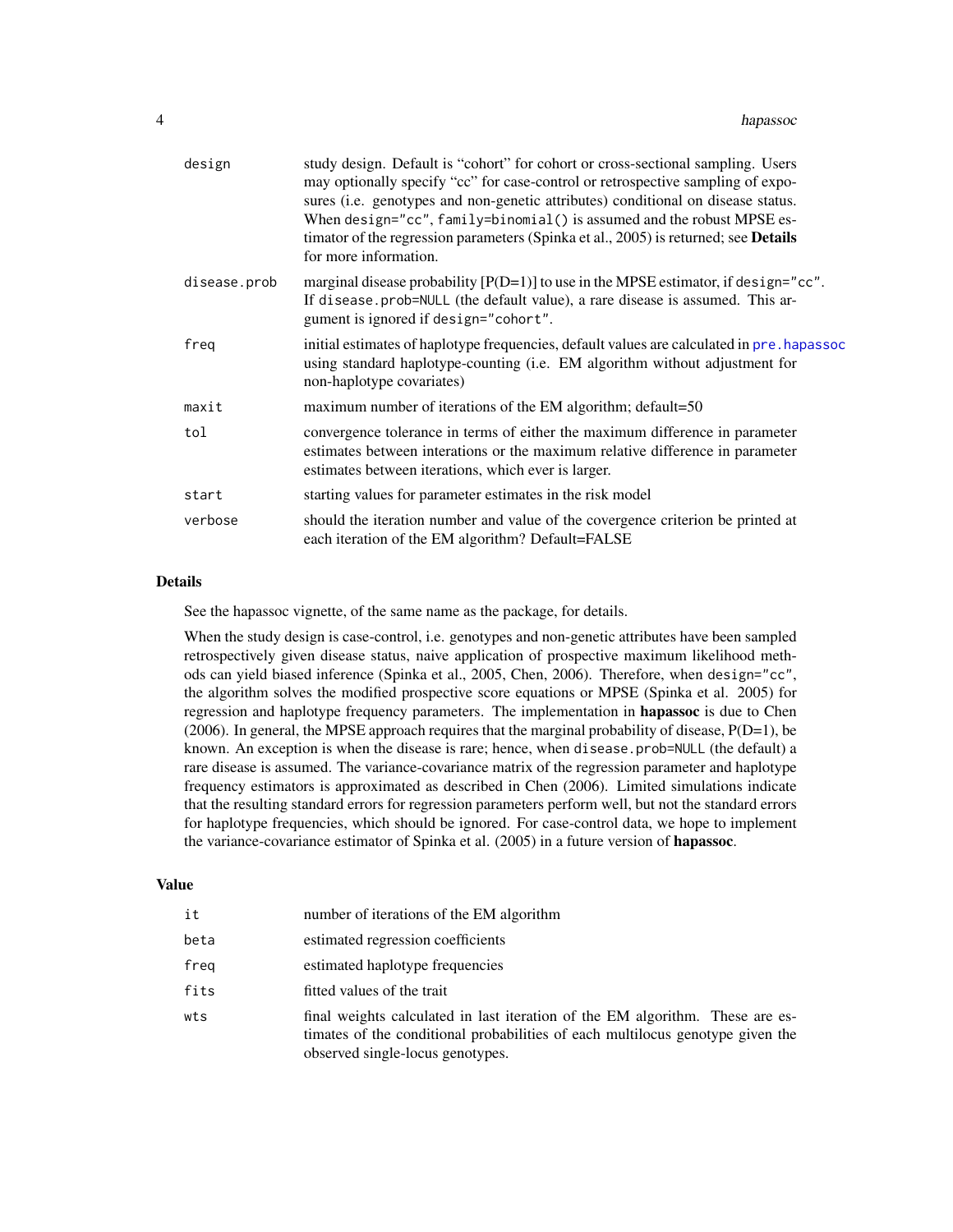## <span id="page-4-0"></span>hapassoc 5

| var        | joint variance-covariance matrix of the estimated regression coefficients and the<br>estimated haplotype frequencies                   |
|------------|----------------------------------------------------------------------------------------------------------------------------------------|
| dispersion | maximum likelihood estimate of dispersion parameter (to get the moment esti-<br>mate, use summary.hapassoc) if applicable, otherwise 1 |
| family     | family of the generalized linear model (e.g. binomial, gaussian, etc.)                                                                 |
| response   | trait value                                                                                                                            |
| converged  | TRUE/FALSE indicator of convergence. If the algorithm fails to converge, only<br>the converged indicator is returned.                  |
| model      | model equation                                                                                                                         |
| loglik     | the log-likelihood evaluated at the maximum likelihood estimates of all param-<br>eters if design="cohort", or NA if design="cc"       |
| call       | the function call                                                                                                                      |

#### References

Burkett K, McNeney B, Graham J (2004). A note on inference of trait associations with SNP haplotypes and other attributes in generalized linear models. Human Heredity, 57:200-206

Burkett K, Graham J and McNeney B (2006). hapassoc: Software for Likelihood Inference of Trait Associations with SNP Haplotypes and Other Attributes. Journal of Statistical Software, 16(2):1-19

Chen, Z. (2006): Approximate likelihood inference for haplotype risks in case-control studies of a rare disease, Masters thesis, Statistics and Actuarial Science, Simon Fraser University, available at [https://www.stat.sfu.ca/content/dam/sfu/stat/alumnitheses/MiscellaniousTheses/Ch](https://www.stat.sfu.ca/content/dam/sfu/stat/alumnitheses/MiscellaniousTheses/Chen-2006.pdf)en-2006. [pdf](https://www.stat.sfu.ca/content/dam/sfu/stat/alumnitheses/MiscellaniousTheses/Chen-2006.pdf).

Spinka, C., Carroll, R. J. & Chatterjee, N. (2005). Analysis of case-control studies of genetic and environmental factors with missing genetic information and haplotype-phase ambiguity. Genetic Epidemiology, 29, 108-127.

## See Also

[pre.hapassoc](#page-7-1),[summary.hapassoc](#page-10-1),[glm](#page-0-0),[family](#page-0-0).

## Examples

```
data(hypoDat)
example.pre.hapassoc<-pre.hapassoc(hypoDat, 3)
```

```
example.pre.hapassoc$initFreq # look at initial haplotype frequencies
# h000 h001 h010 h011 h100 h101 h110
#0.25179111 0.26050418 0.23606001 0.09164470 0.10133627 0.02636844 0.01081260
# h111
#0.02148268
```

```
names(example.pre.hapassoc$haploDM)
# "h000" "h001" "h010" "h011" "h100" "pooled"
```
# Columns of the matrix haploDM score the number of copies of each haplotype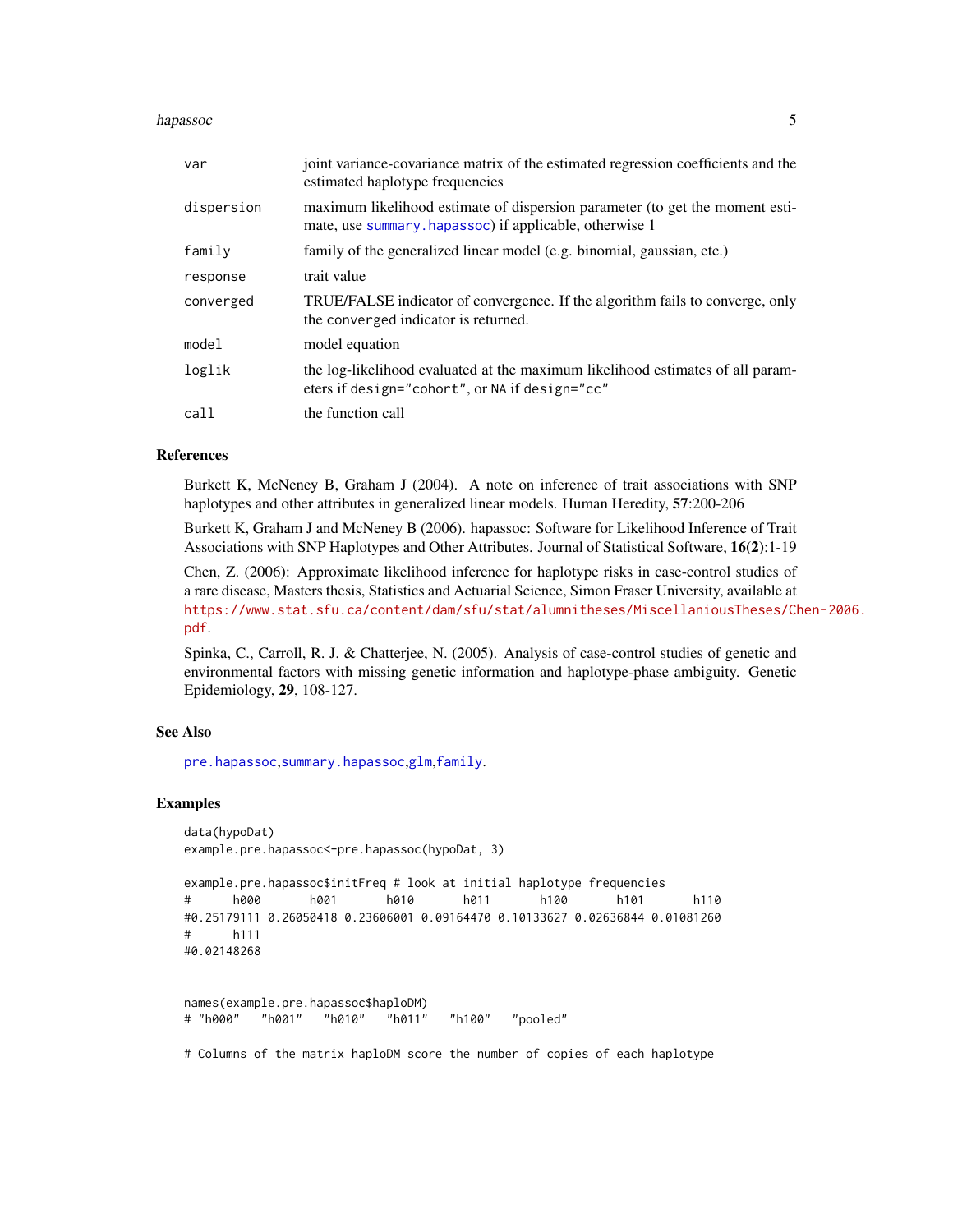```
# for each pseudo-individual.
```

```
# Logistic regression for a multiplicative odds model having as the baseline
# group homozygotes '001/001' for the most common haplotype
example.regr <- hapassoc(affected \sim attr + h000+ h010 + h011 + h100 + pooled,
                  example.pre.hapassoc, family=binomial())
# Logistic regression with separate effects for 000 homozygotes, 001 homozygotes
# and 000/001 heterozygotes
example2.regr <- hapassoc(affected \sim attr + I(h000==2) + I(h001==2) +
                   I(h000==1 & h001==1), example.pre.hapassoc, family=binomial())
```
hypoDat *Simulated data for a hypothetical binary trait*

## Description

Simulated binary trait data used to illustrate the hapassoc package.

## Usage

data(hypoDat)

## Format

Matrix with columns:\

| $\left[ .1 \right]$  | affected         | numeric | affection status $(1 = yes, 0 = no)$     |
|----------------------|------------------|---------|------------------------------------------|
| $\left[ .3 \right]$  | attr             | numeric | simulated quantitative attribute         |
| $\left[ 5 \right]$   | M1.1             | numeric | the first allele of hypothetical SNP M1  |
| $\left[ 0.6 \right]$ | M1.2             | numeric | the second allele of hypothetical SNP M1 |
| $\left[ 5 \right]$   | M2.1             | numeric | the first allele of hypothetical SNP M2  |
| $[$                  | M <sub>2.2</sub> | numeric | the second allele of hypothetical SNP M2 |
| $\left[ .7 \right]$  | M3.1             | numeric | the first allele of hypothetical SNP M3  |
| $\left[ .8\right]$   | M3.2             | numeric | the second allele of hypotetical SNP M3  |
|                      |                  |         |                                          |

hypoDatGeno *Simulated data for a hypothetical genetic SNPs*

## Description

Simulated genetic SNPs data used to illustrate the hapassoc package.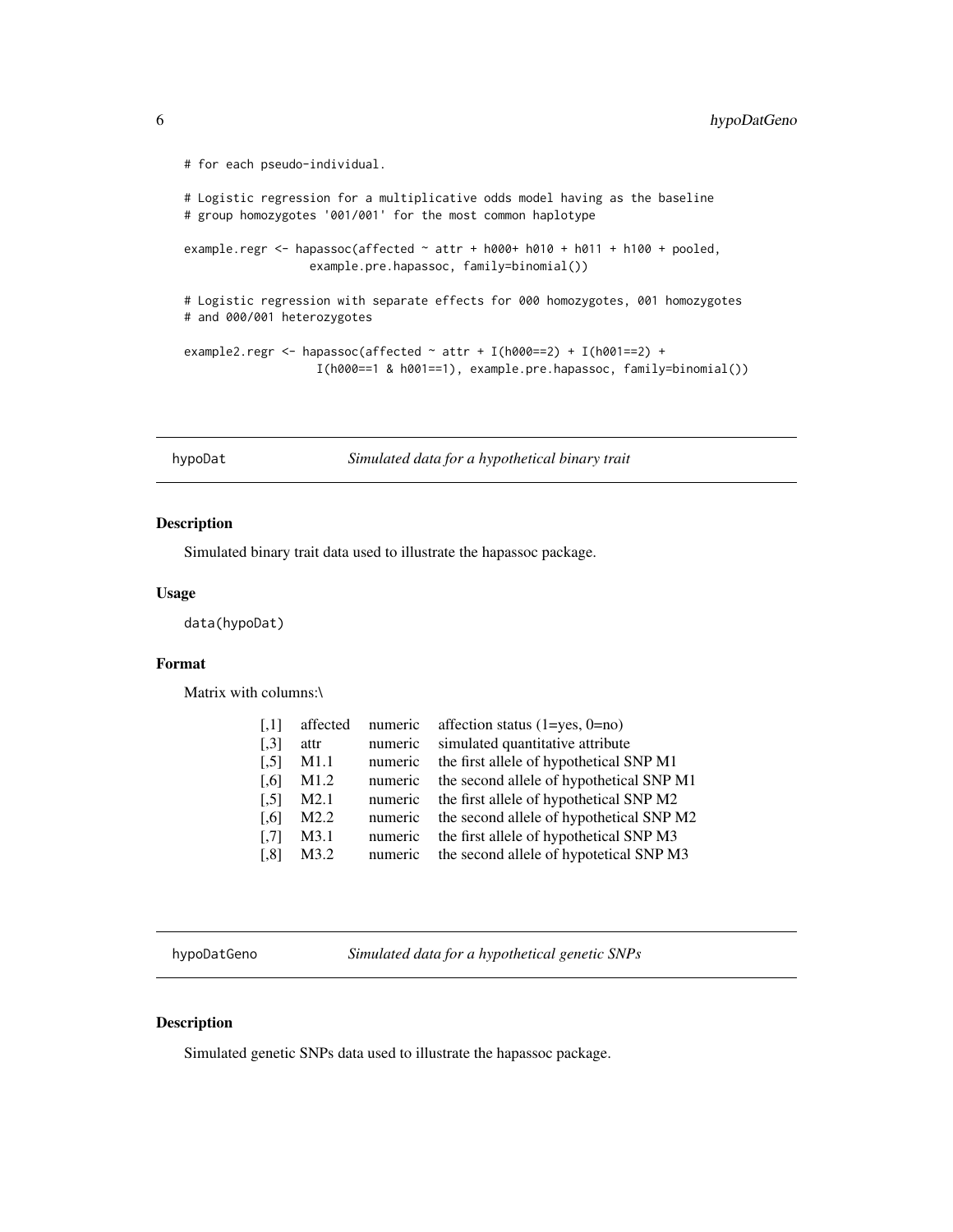## <span id="page-6-0"></span>logLik.hapassoc 7

## Usage

data(hypoDatGeno)

## Format

Matrix with columns:\

|                | affected numeric affection status $(1 = yes, 0 = no)$ |
|----------------|-------------------------------------------------------|
| attr           | numeric simulated quantitative attribute              |
| M1             | numeric hypothetical SNP M1                           |
| M <sub>2</sub> | numeric hypothetical SNP M2                           |
| M <sub>3</sub> | numeric hypothetical SNP M3                           |
|                |                                                       |

logLik.hapassoc *Return log-likelihood*

## Description

This function is used to return the log-likelihood at the maximum likelihood estimates computed by hapassoc and to return the number of parameters fit by hapassoc (i.e. the degrees of freedom in R) for cohort or cross-sectional data.

## Usage

## S3 method for class 'hapassoc' logLik(object, ...)

## Arguments

| object   | a list of class hapassoc output by the hapassoc function        |
|----------|-----------------------------------------------------------------|
| $\cdots$ | additional arguments to the summary function (currently unused) |

## Details

See the hapassoc vignette, of the same name as the package, for details.

## Value

| logLik | log-likelihood computed at the maximum likelihood estimates if design="cohort".<br>or NA if design="cc"                                                                                                                                                  |
|--------|----------------------------------------------------------------------------------------------------------------------------------------------------------------------------------------------------------------------------------------------------------|
| df     | number of parameters in the model (i.e. regression coefficients, any disper-<br>sion parameters and haplotype frequencies). This is not the residual degrees<br>of freedom, which is the number of subjects minus the number of parameters<br>estimated. |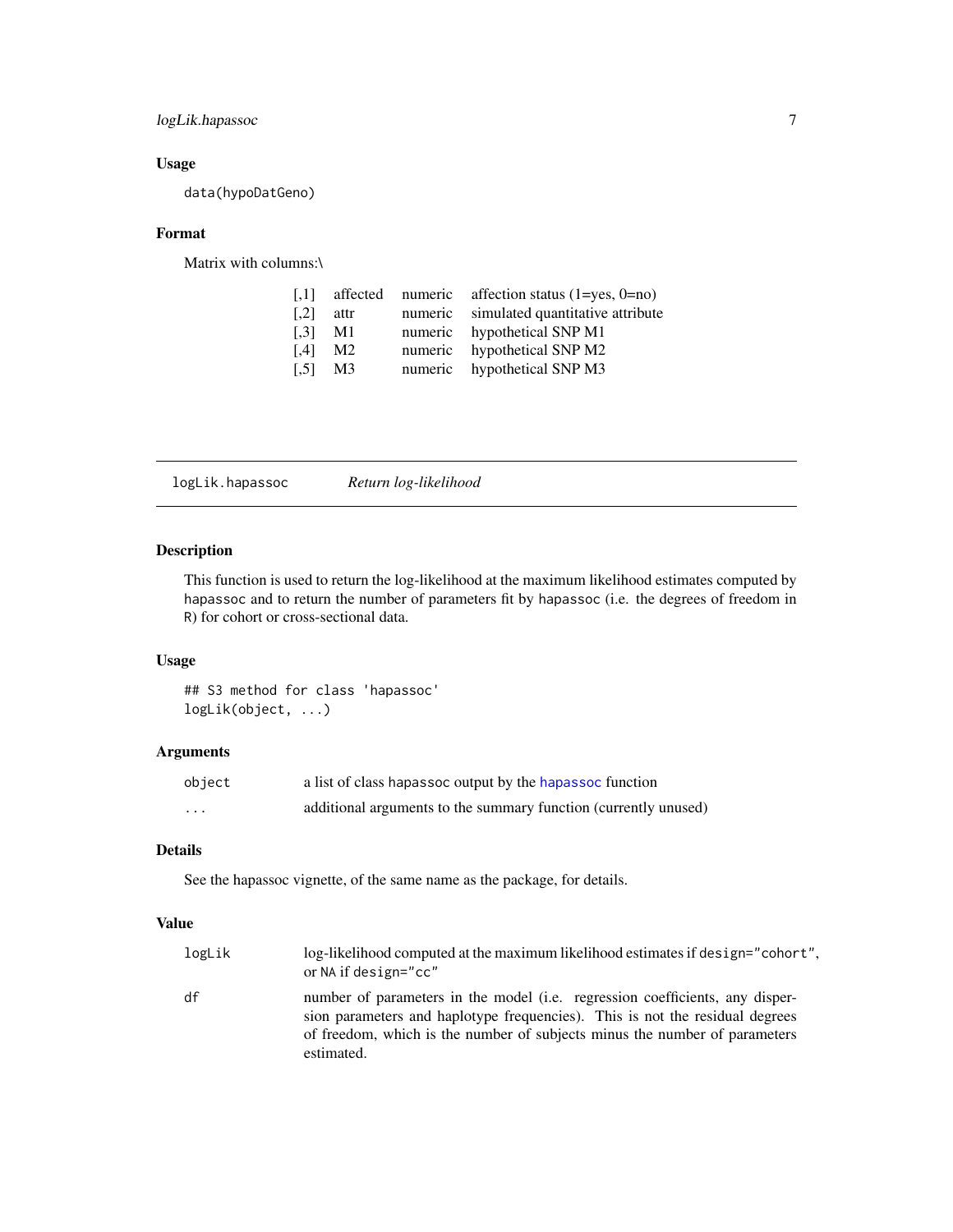## <span id="page-7-0"></span>References

Burkett K, McNeney B, Graham J (2004). A note on inference of trait associations with SNP haplotypes and other attributes in generalized linear models. Human Heredity, 57:200-206

Burkett K, Graham J and McNeney B (2006). hapassoc: Software for Likelihood Inference of Trait Associations with SNP Haplotypes and Other Attributes. Journal of Statistical Software, 16(2):1-19

## See Also

[pre.hapassoc](#page-7-1),[hapassoc](#page-2-1), [summary.hapassoc](#page-10-1).

## Examples

```
data(hypoDatGeno)
example2.pre.hapassoc<-pre.hapassoc(hypoDatGeno, numSNPs=3, allelic=FALSE)
example.regr <- hapassoc(affected ~ attr + hAAA+ hACA + hACC + hCAA +
pooled, example2.pre.hapassoc, family=binomial())
logLik(example.regr)
# Returns:
```
# Log Lik: -322.1558 (df=14)

<span id="page-7-1"></span>

pre.hapassoc *Pre-process the data before fitting it with hapassoc*

#### **Description**

This function takes as an argument a dataframe with non-SNP and SNP data and converts the genotype data at single SNPs (the single-locus genotypes) into haplotype data. The rows of the input data frame should correspond to subjects. Single-locus SNP genotypes may be specified in one of two ways: (i) as pairs of columns, with one column for each allele of the single-locus genotypes ("allelic format"), or (ii) as columns of two-character genotypes ("genotypic format"). The SNP data should comprise the last 2\*numSNPs columns (allelic format) or the last numSNPs columns (genotypic format) of the data frame.

If the haplotypes for a subject cannot be inferred from his or her genotype data, "pseudo-individuals" representing all possible haplotype combinations consistent with the single-locus genotypes are considered. Missing single-locus genotypes, up to a maximum of maxMissingGenos (see below), are allowed, but subjects with missing data in more than maxMissingGenos, or with missing non-SNP data, are removed. Initial estimates of haplotype frequencies are then obtained using the EM algorithm applied to the genotype data pooled over all subjects. Haplotypes with frequencies below a user-specified tolerance (zero.tol) are assumed not to exist and are removed from further consideration. (Pseudo-individuals having haplotypes of negligible frequency are deleted and the column in the design matrix corresponding to that haplotype is deleted.) For the remaining haplotypes, those with non-negligible frequency below a user-defined pooling tolerance (pooling.tol) are pooled into a single category called "pooled" in the design matrix for the risk model. However, the frequencies of each of these pooled haplotypes are still calculated separately.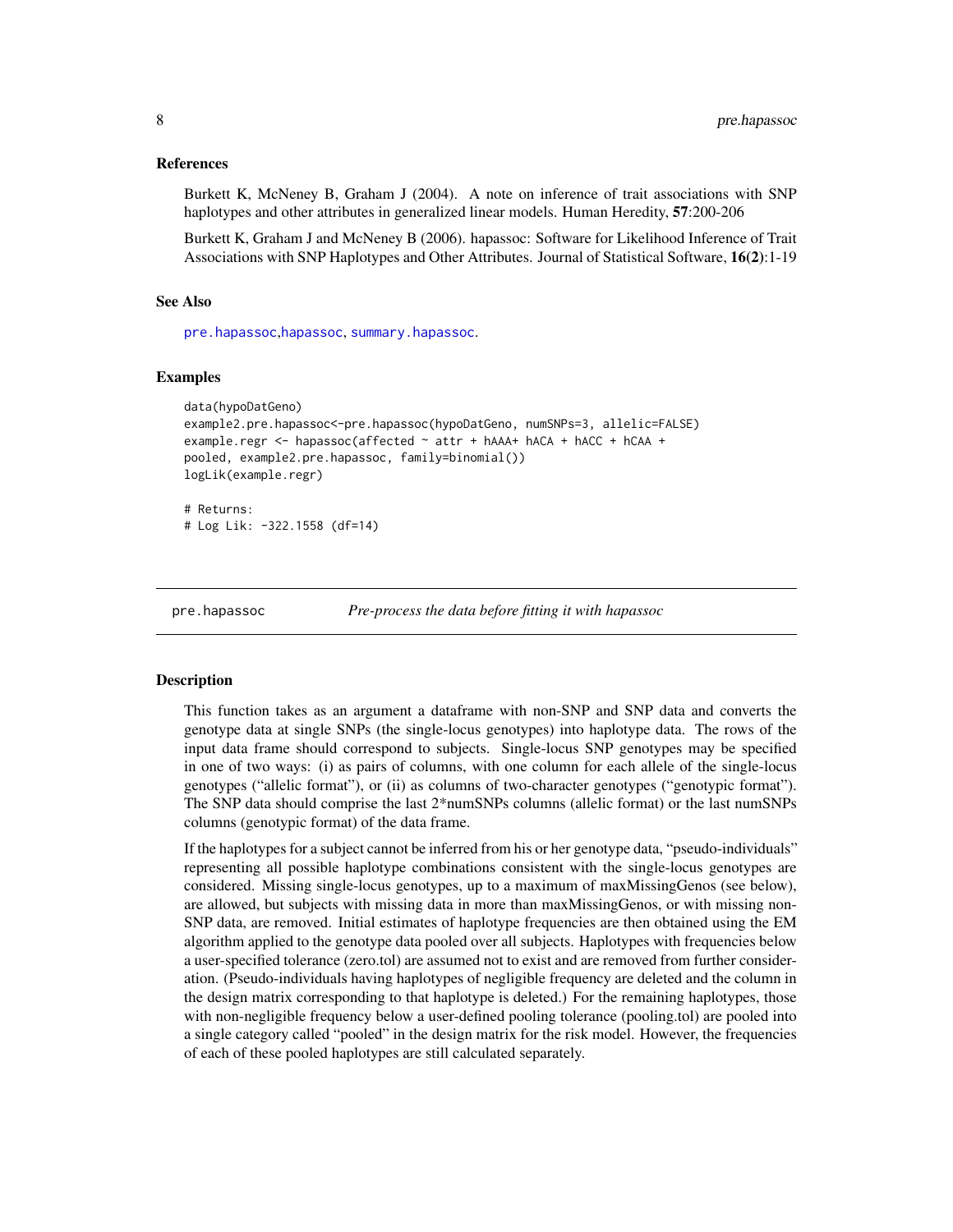## pre.hapassoc 9

## Usage

```
pre.hapassoc(dat,numSNPs,maxMissingGenos=1,pooling.tol = 0.05,
      zero.tol = 1/(2 * nrow(data) * 10), allelic=TRUE, verbose=TRUE)
```
## Arguments

| dat             | the non-SNP and SNP data as a data frame. The SNP data should comprise the<br>last 2*numSNPs columns (allelic format) or last numSNPs columns (genotypic<br>format). Missing allelic data should be coded as NA or "" and missing genotypic<br>data should be coded as, e.g., "A" if one allele is missing and "" if both alleles<br>are missing. |
|-----------------|---------------------------------------------------------------------------------------------------------------------------------------------------------------------------------------------------------------------------------------------------------------------------------------------------------------------------------------------------|
| numSNPs         | number of SNPs per haplotype                                                                                                                                                                                                                                                                                                                      |
| maxMissingGenos |                                                                                                                                                                                                                                                                                                                                                   |
|                 | maximum number of single-locus genotypes with missing data to allow for each<br>subject. (Subjects with more missing data, or with missing non-SNP data are<br>removed.) The default is 1.                                                                                                                                                        |
| pooling.tol     | pooling tolerance $-$ by default set to 0.05                                                                                                                                                                                                                                                                                                      |
| zero.tol        | tolerance for haplotype frequencies below which haplotypes are assumed not to<br>exist – by default set to $\frac{1}{2*N*10}$ where N is the number of subjects                                                                                                                                                                                   |
| allelic         | TRUE if single-locus SNP genotypes are in allelic format and FALSE if in geno-<br>typic format; default is TRUE.                                                                                                                                                                                                                                  |
| verbose         | indicates whether or not a list of the genotype variables used to form haplotypes<br>and a list of other non-genetic variables should be printed; default is TRUE.                                                                                                                                                                                |

## Details

See the hapassoc vignette, of the same name as the package, for details.

## Value

| haplotest    | logical, TRUE if some haplotypes had frequency less than zero.tol and are<br>assumed not to exist                                                                                    |
|--------------|--------------------------------------------------------------------------------------------------------------------------------------------------------------------------------------|
| initFreq     | initial estimates of haplotype frequencies                                                                                                                                           |
|              | zeroFreqHaplos list of haplotypes assumed not to exist                                                                                                                               |
| pooledHaplos | list of haplotypes pooled into a single category in the design matrix                                                                                                                |
| haploDM      | Haplotype portion of the data frame <b>augmented</b> with pseudo-individuals. Has<br>$2^{numSNPs}$ columns scoring number of copies of each haplotype for each pseudo-<br>individual |
| nonHaploDM   | non-haplotype portion of the data frame <b>augmented</b> with pseudo-individuals                                                                                                     |
| haploMat     | matrix with 2 columns listing haplotype labels for each pseudo-individual                                                                                                            |
| wt           | vector giving initial weights for each pseudo-individual for the EM algorithm                                                                                                        |
| ID           | index for each individual in the original data frame. Note that all pseudo-<br>individuals have the same ID value                                                                    |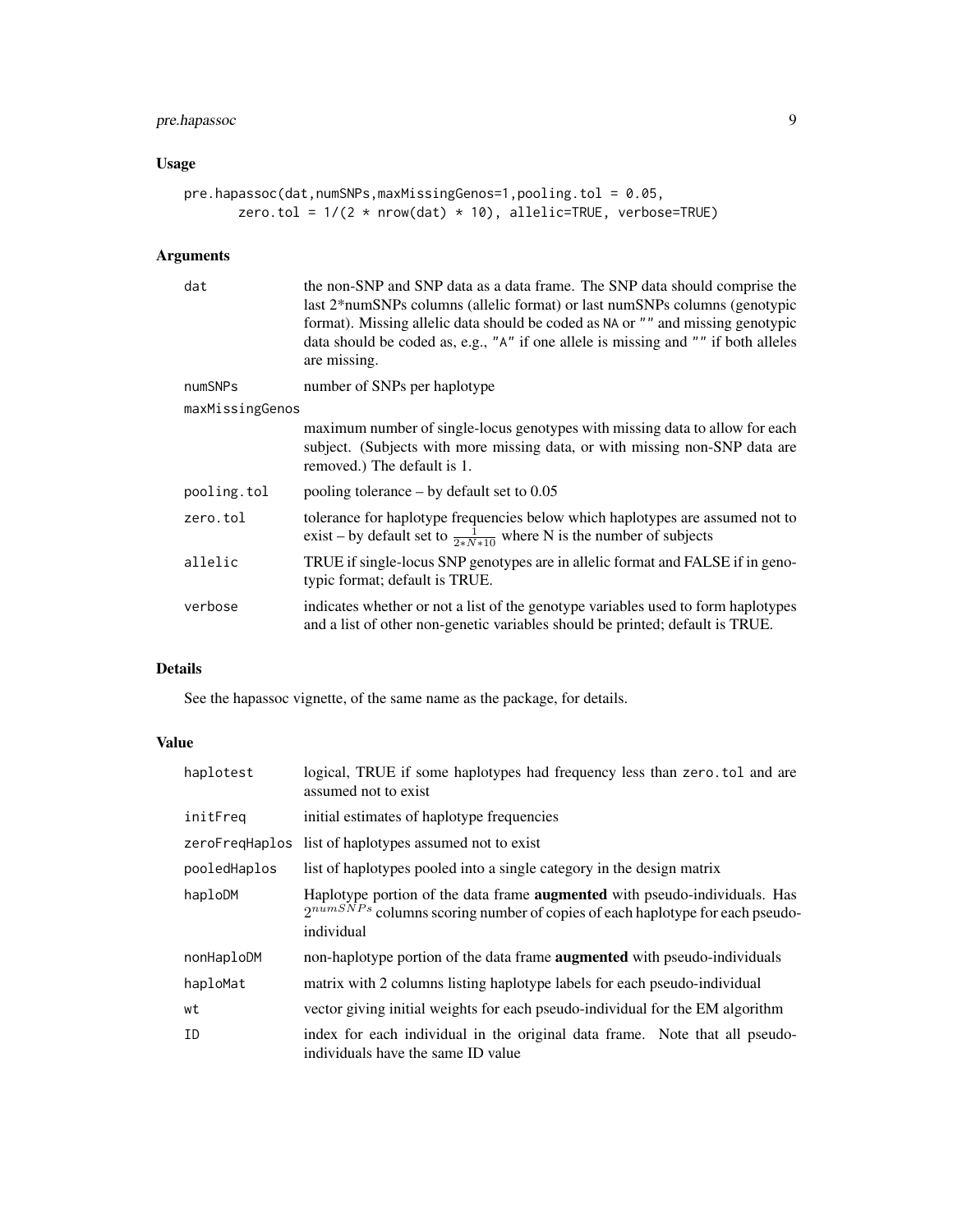## References

Burkett K, McNeney B, Graham J (2004). A note on inference of trait associations with SNP haplotypes and other attributes in generalized linear models. Human Heredity, 57:200-206

Burkett K, Graham J and McNeney B (2006). hapassoc: Software for Likelihood Inference of Trait Associations with SNP Haplotypes and Other Attributes. Journal of Statistical Software, 16(2):1-19

## See Also

[hapassoc](#page-2-1),[summary.hapassoc](#page-10-1).

## Examples

```
#First example data set has single-locus genotypes in "allelic format"
data(hypoDat)
example.pre.hapassoc<-pre.hapassoc(hypoDat, numSNPs=3)
# To get the initial haplotype frequencies:
example.pre.hapassoc$initFreq
# h000 h001 h010 h011 h100 h101 h110
#0.25179111 0.26050418 0.23606001 0.09164470 0.10133627 0.02636844 0.01081260
# h111
#0.02148268
# The '001' haplotype is estimated to be the most frequent
example.pre.hapassoc$pooledHaplos
# "h101" "h110" "h111"
# These haplotypes are to be pooled in the design matrix for the risk model
names(example.pre.hapassoc$haploDM)
# "h000" "h001" "h010" "h011" "h100" "pooled"
####
#Second example data set has single-locus genotypes in "genotypic format"
data(hypoDatGeno)
example2.pre.hapassoc<-pre.hapassoc(hypoDatGeno, numSNPs=3, allelic=FALSE)
# To get the initial haplotype frequencies:
example2.pre.hapassoc$initFreq
# hAAA hAAC hACA hACC hCAA hCAC
#0.25179111 0.26050418 0.23606001 0.09164470 0.10133627 0.02636844
# hCCA hCCC
#0.01081260 0.02148268
# The 'hAAC' haplotype is estimated to be the most frequent
example2.pre.hapassoc$pooledHaplos
# "hCAC" "hCCA" "hCCC"
# These haplotypes are to be pooled in the design matrix for the risk model
names(example2.pre.hapassoc$haploDM)
# "hAAA" "hAAC" "hACA" "hACC" "hCAA" "pooled"
```
<span id="page-9-0"></span>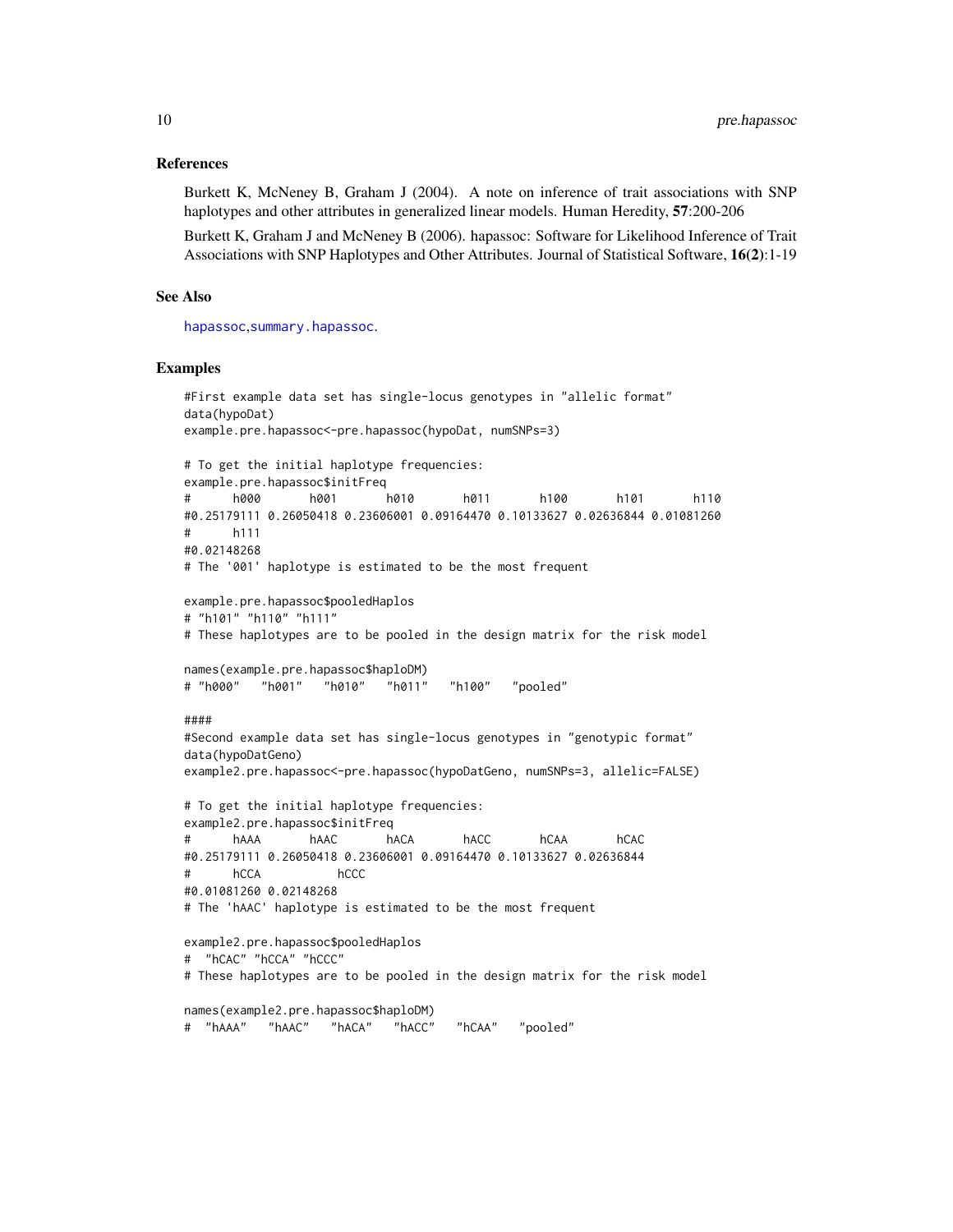<span id="page-10-1"></span><span id="page-10-0"></span>summary.hapassoc *Summarize results of the hapassoc function*

## Description

Summary function for reporting the results of the hapassoc function in a similar style to the lm and glm summaries.

## Usage

## S3 method for class 'hapassoc' summary(object, ...)

## Arguments

| object | a list of class hapassoc output by the hapassoc function        |
|--------|-----------------------------------------------------------------|
| .      | additional arguments to the summary function (currently unused) |

## Details

See the hapassoc vignette, of the same name as the package, for details.

## Value

| call         | The function call to hapassoc                                                     |
|--------------|-----------------------------------------------------------------------------------|
| subjects     | The number of subjects used in the analysis                                       |
| coefficients | Table of estimated coefficients, standard errors and Wald tests for each variable |
| frequencies  | Table of estimated haplotype frequencies and standard errors                      |
| dispersion   | Estimate of dispersion parameter (Moment estimator for gamma model)               |

## References

Burkett K, McNeney B, Graham J (2004). A note on inference of trait associations with SNP haplotypes and other attributes in generalized linear models. Human Heredity, 57:200-206

Burkett K, Graham J and McNeney B (2006). hapassoc: Software for Likelihood Inference of Trait Associations with SNP Haplotypes and Other Attributes. Journal of Statistical Software, 16(2):1-19

## See Also

[pre.hapassoc](#page-7-1),[hapassoc](#page-2-1).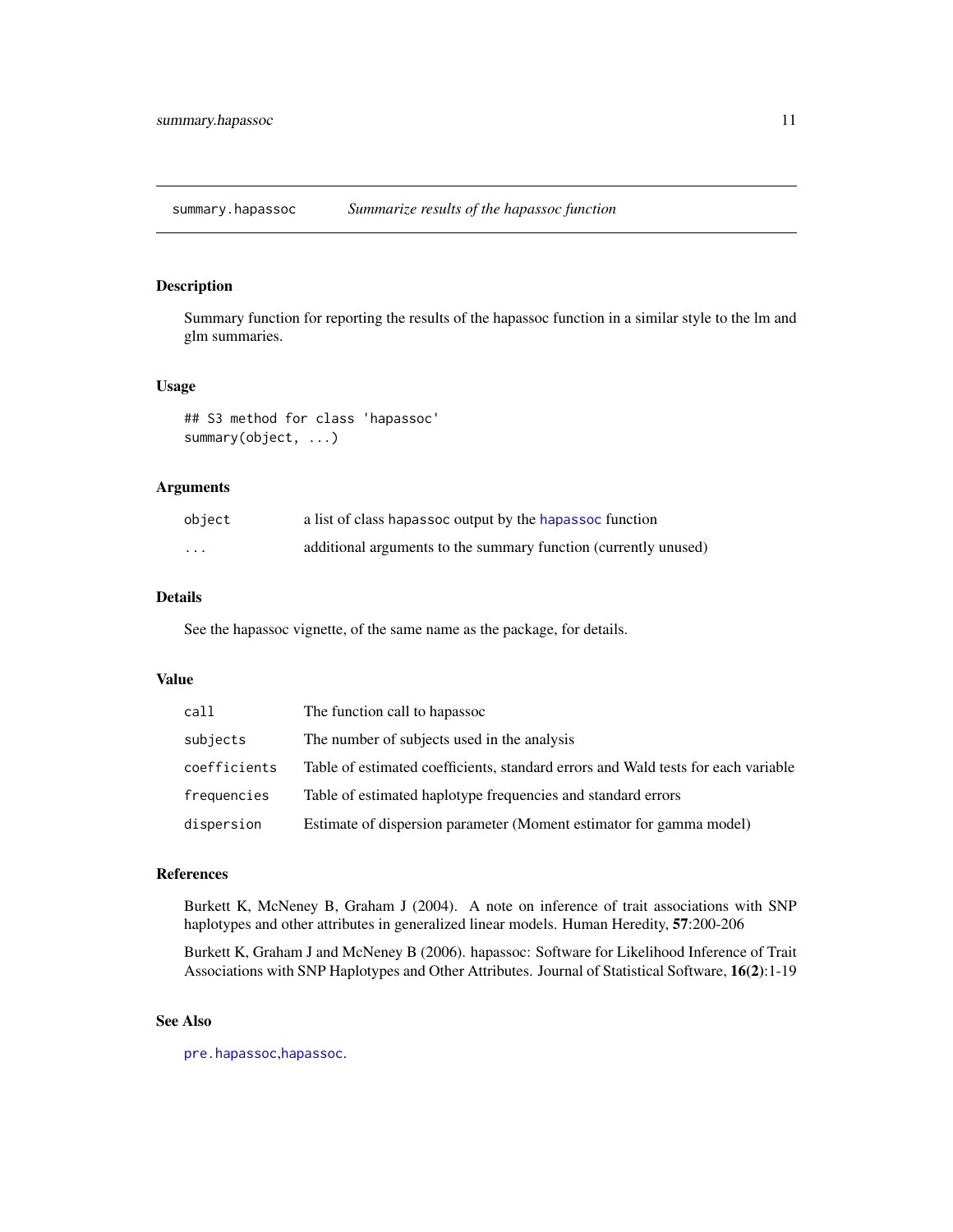## Examples

```
data(hypoDat)
example.pre.hapassoc<-pre.hapassoc(hypoDat, 3)
example.regr <- hapassoc(affected \sim attr + h000+ h010 + h011 + h100 + pooled,
                   example.pre.hapassoc, family=binomial())
# Summarize the results:
summary(example.regr)
# Results:
#$coefficients
# Estimate Std. Error zscore Pr(>|z|)
#(Intercept) -1.24114270 0.7820977 -1.58694079 0.11252606
#attr 0.74036920 0.2918205 2.53707057 0.01117844
#h000 1.14968352 0.5942542 1.93466627 0.05303126
#h010 -0.59318434 0.6569672 -0.90291311 0.36657201
#h011 -0.03615243 0.9161959 -0.03945928 0.96852422
#h100 -0.85329292 1.0203105 -0.83630709 0.40298217
#pooled 0.38516864 0.8784283 0.43847478 0.66104215
#
#$frequencies
# Estimate Std. Error
#f.h000 0.26716394 0.03933158
#f.h001 0.25191674 0.03866739
#f.h010 0.21997138 0.03881578
#f.h011 0.10094795 0.02949617
#f.h100 0.09507014 0.02371878
#f.h101 0.02584918 0.01411881
#f.h110 0.01779455 0.01386080
#f.h111 0.02128613 0.01247265
#
#$dispersion
#[1] 1
```